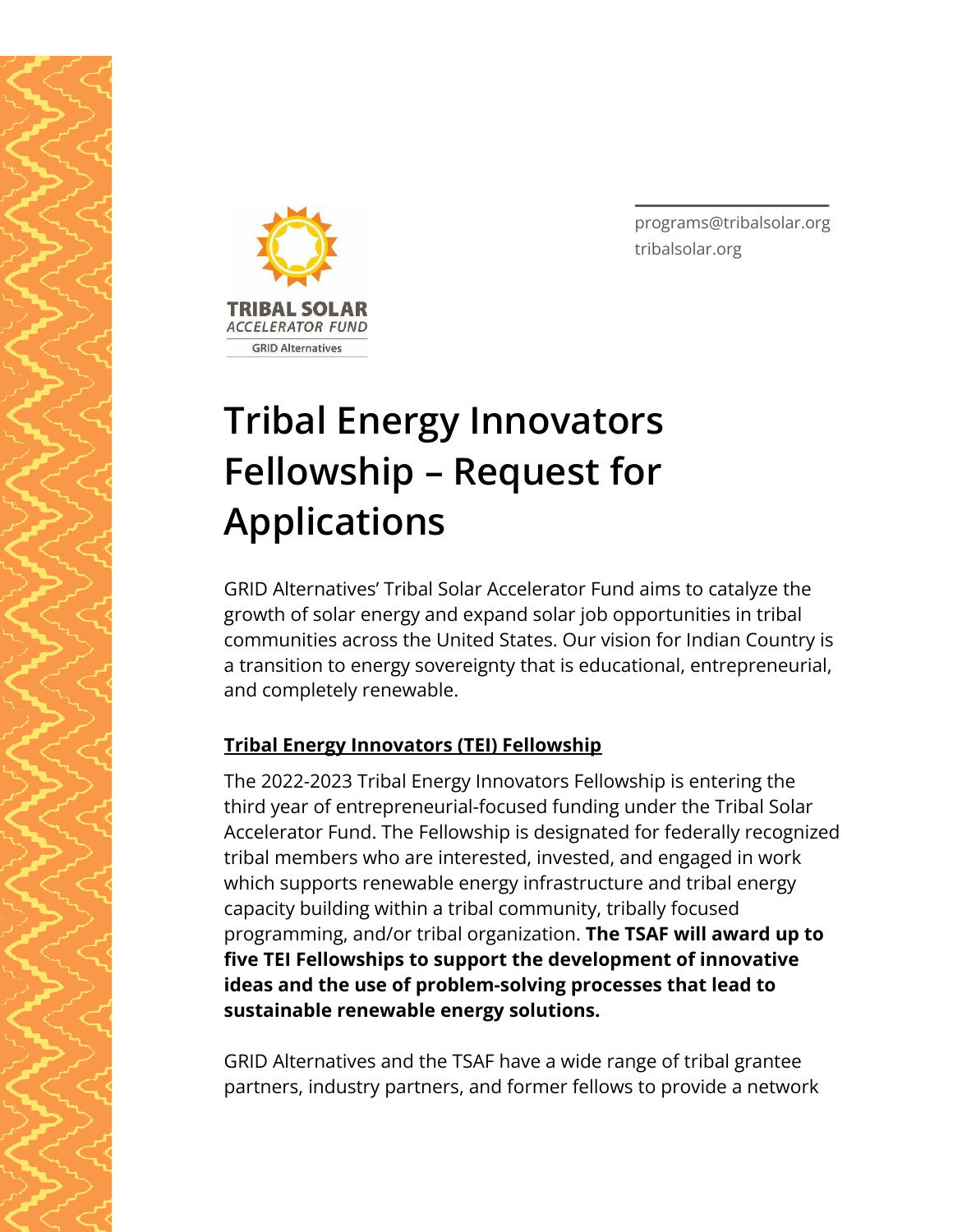of professional and educational support, networking opportunities with tribal energy leaders, industry leaders, and exposure to advanced technologies. As a Fellow, you will receive a \$25,000 stipend to advance your ideas from August 1, 2022 – July 31, 2023 while participating in regularly scheduled individual and cohort conference calls, mentorship activities, and a culminating in-person convening or a conference presentation (Location TBD).

Tribal Energy Innovators Fellowship Priority:

- The TEI will provide fellows a stipend of \$25,000 and industry resources to federally recognized tribal members to support the development of innovative ideas and the use of problem-solving processes that lead to sustainable renewable energy solutions for a tribal community.
- The Fellowship is intended to support individual tribal change-makers and visionaries, from energy entrepreneurs and small business owners, to tribal administrators and community leaders working on renewable energy projects. Our previous cohorts have included academics, activists, community leaders, consultants, energy entrepreneurs, and others.

Tribal Energy Innovation Fellowship Objective(s):

- To provide Fellows the resources necessary to plan and develop new solutions to tribal community renewable energy challenges.
- To engage within a tribal community, tribal programming, and/or a tribal organization to make the most of existing assets and work collaboratively with other industry leaders.
- To learn from and be mentored by an industry professional on best practices in renewable energy for rural and underserved communities, business/enterprise models and planning, and other areas of technical support.

#### **About the Tribal Solar Accelerator Fund (TSAF):**

GRID Alternatives' National Tribal Program has worked since 2010 to help tribal communities across the United States achieve their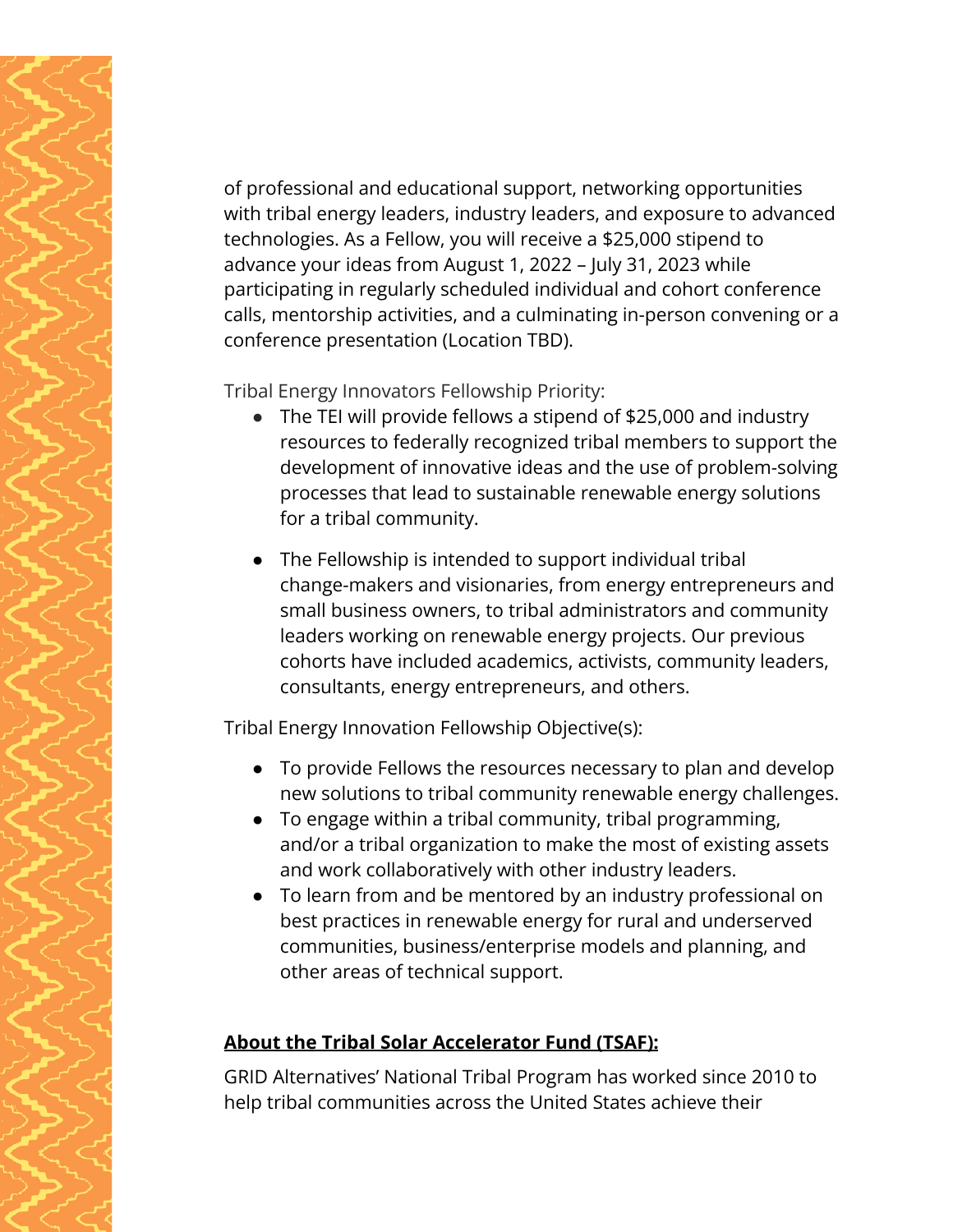renewable energy goals. Using a community-centric approach, we partner with tribes to identify, develop, finance and implement solar power projects that meet community needs, including education, hands-on training, and energy cost reductions for tribal members.

The TSAF is excited to share our mission, vision, and goals with tribal communities across Indian Country through grantmaking, engagement and communication, advocacy, technical assistance, collaboration, and a commitment to build capacity in tribal energy sovereignty.

| Request for Applications<br>Announcement                      | June 1, 2022                             |
|---------------------------------------------------------------|------------------------------------------|
| TEI Informational Webinar (live<br>and recorded)              | June 9, 2022 2:00 - 4:00 p.m.<br>MST     |
| TEI Fellowship Application Due                                | July 15, 2022                            |
| <b>Award/Denial Notifications</b>                             | August 1, 2022                           |
| Fellowship Timeline (start/end)                               | August 1, 2022 - July 31, 2023           |
| Individual Check-in calls with<br>Leadership Programs Officer | Bi-monthly starting in August<br>2022    |
| Cohort Check-in calls with staff                              | Bi-monthly starting in<br>September 2022 |
| <b>Fellowship Presentation</b>                                | End of fellowship year                   |
| Fellowship Report Due                                         | July 1, 2023                             |

#### **Tribal Energy Innovators Fellowship timeline and reporting**

## **Expectations of fellowship participants**

If selected as a TEI Fellow, you will be expected to: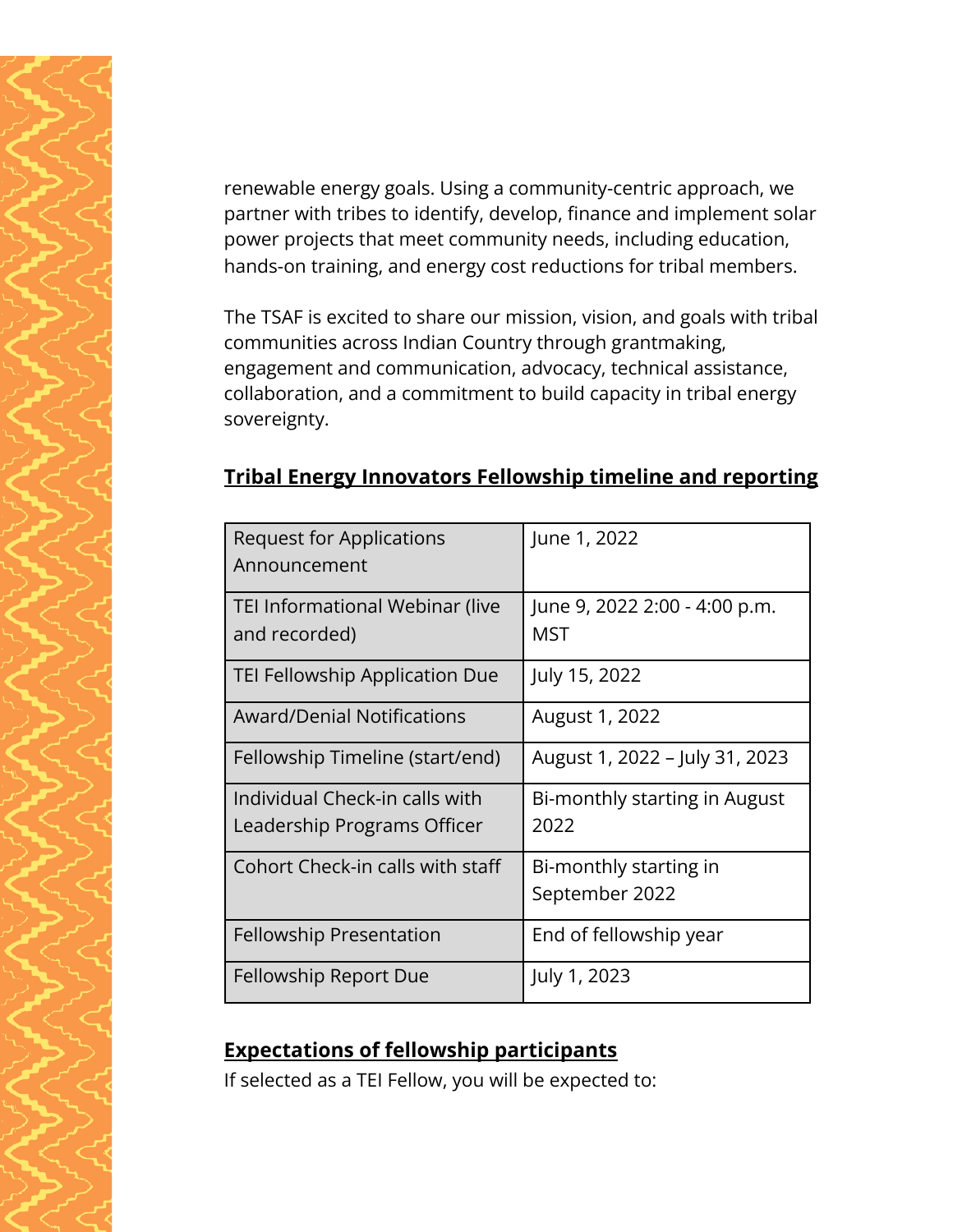- Maintain monthly email communication with TSAF staff to provide updates as necessary
- Attend and be prepared for bi-monthly individual check-in meetings with TSAF staff and mentors
- Attend and be prepared for bi-monthly cohort check-in meetings and writing prompts with TSAF staff and mentors
- Develop your fellowship goals, timeline, activities, and outcomes throughout the year in preparation for the final all-expense paid convening/presentation.

## **Tribal Energy Innovators review and selection criteria**

Upon receipt of a TEI Fellowship application, the following criteria should be met within the proposed narrative, recommendation letter, and resume:

- Solid and concrete match between fellowship purpose and renewable energy innovation
- Clear focus on building renewable energy capacity and visions for infrastructure within a tribal community
- Demonstrated interest, ability, and/or foundational knowledge and experience necessary for a successful fellowship
- Clear plan of action, including specific goals and measurable objectives and activities that align with a year-long fellowship
- Budget narrative: \$25,000 will support you in anyway you deem relevant to your success as a TEI fellow (i.e. living expenses, professional development, project costs, etc.)
- Tribal community/organization partnerships that engage broad tribal participation and support
- Potential for application and replication in other tribal communities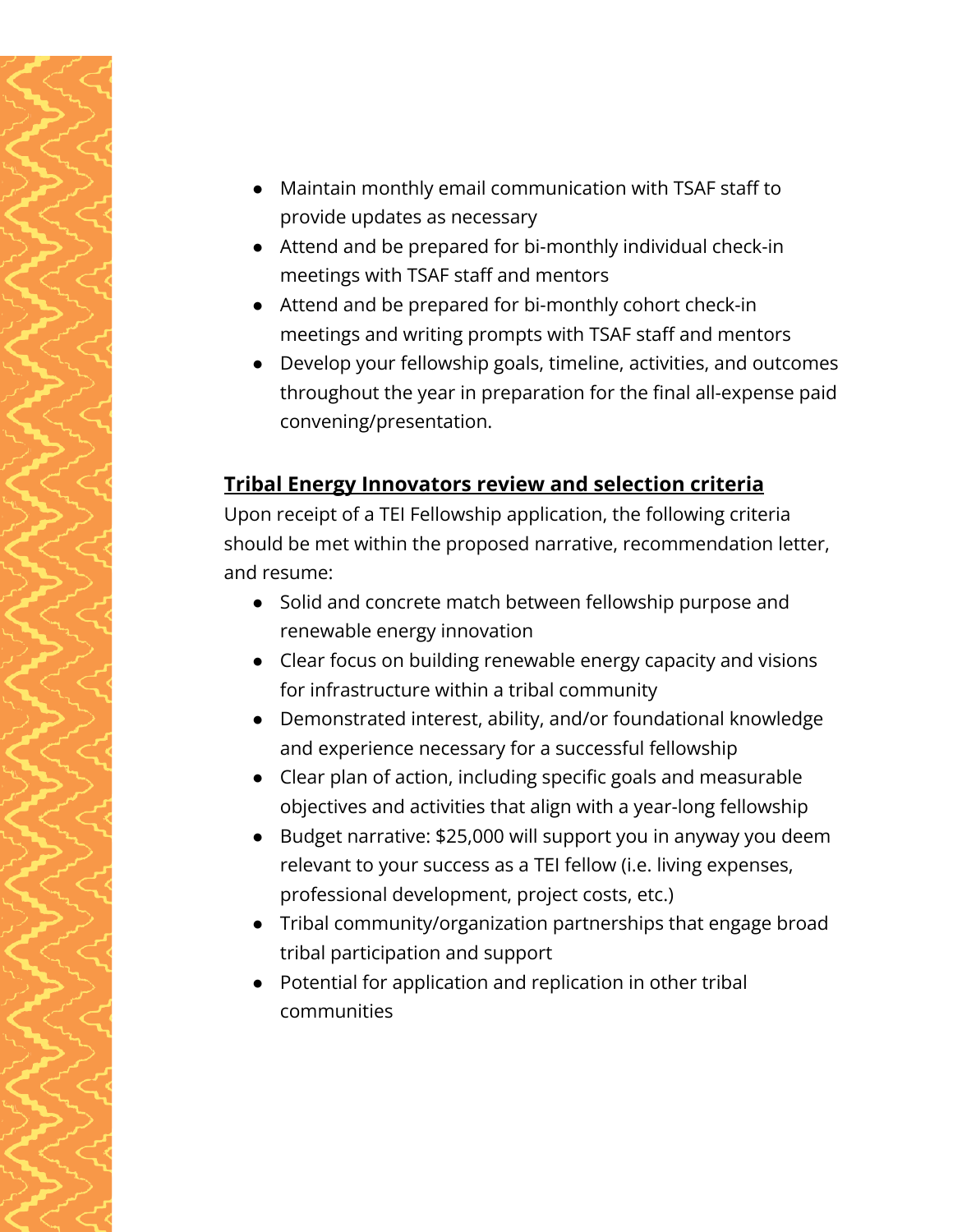The TSAF will solicit knowledgeable, experienced tribal and non-tribal renewable energy professionals to conduct a review, scoring, and selection of TEI Fellowship applications.

## **TEI Fellowship Eligibility**

The TSAF is committed to serving, supporting, and strengthening American Indian/Alaska Native (AI/AN) tribal communities and individuals by investing in renewable energy development and capacity building, while looking to the long-term sustainability of knowledge and furthering opportunities.

The Fellowship eligibility criteria is as follows:

- Federal and state-recognized tribal members in the lower 48 states and Alaska
- Must be 18 years of age and older
- Must commit to all fellowship expectations and requirements

# **TEI Fellowship Application Site and Submission Guidelines**

- Please download the TEI Fellowship application in Microsoft Word or google form at [www.tribalsolar.org](http://www.tribalsolar.org) or email [awright@gridalternatives.org](mailto:awright@gridalternatives.org) and CC: [programs@tribalsolar.org](mailto:programs@tribalsolar.org) to request all TEI Fellowship application materials.
- The TSAF application must conform to the following requirements:
	- No more than 10 pages of application information, narrative questions section (including charts/graphs, maps, or photos) and budget. If the application information and narrative questions section exceeds 10 pages, TSAF will only review and score the first 10 pages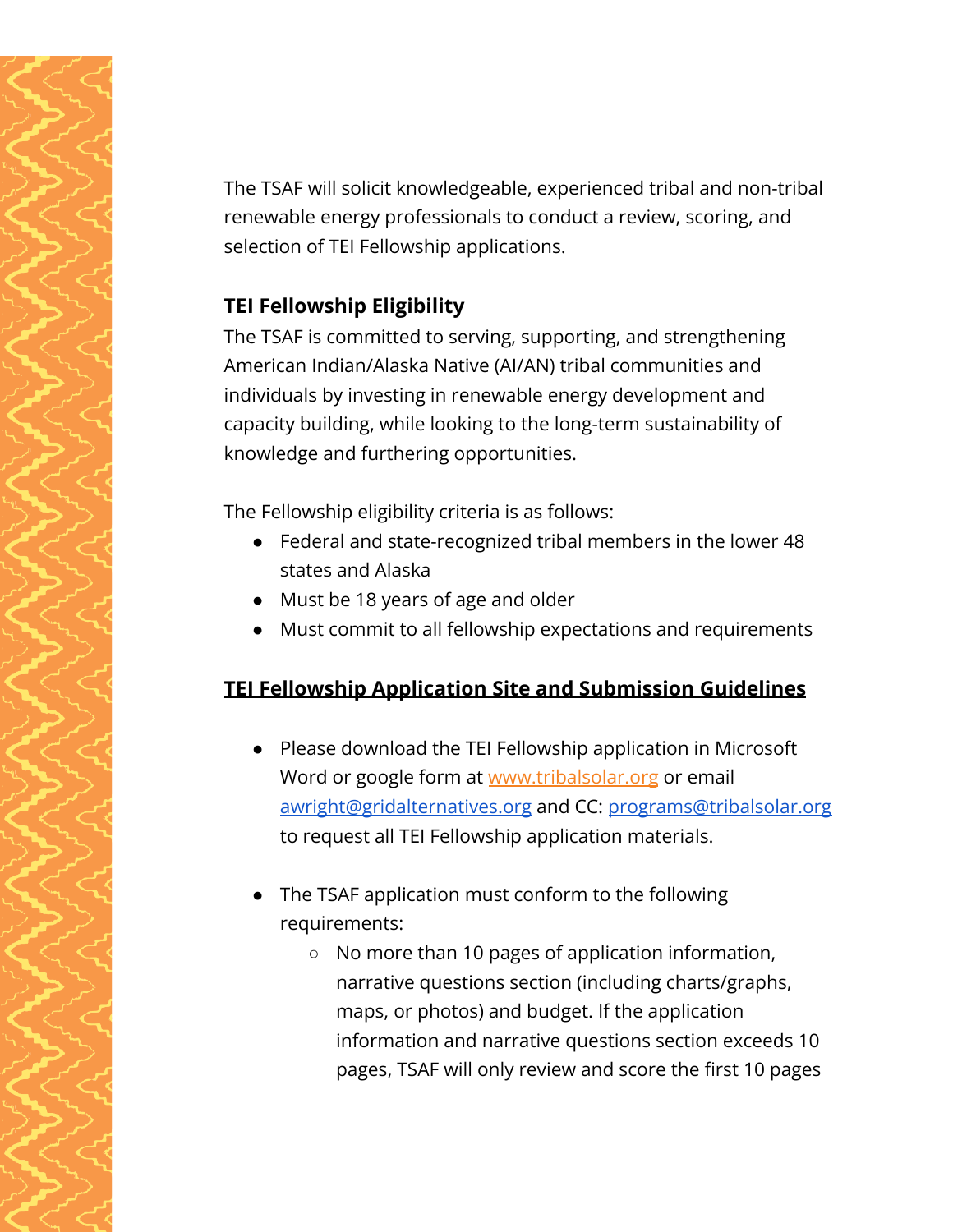which does not include the letter of recommendation and resume.

- TEI Application materials (Word doc or Google form) must be saved and submitted as *one* Adobe PDF file. Please do your best to combine all application materials (all application sections, budget narrative, letter of recommendation, and resume) to avoid multiple email attachments. If you need assistance with combining your application documents, please submit and request assistance to Angelica Wright three days prior to the due date.
- All pages must be formatted to fit on 8.5 x 11-inch paper with margins not less than one inch on every side. Use a font size of 11 point or larger (except in figures or tables, which may be 10-point font). A symbol font may be used to insert tribal letters or special characters.
- References must be included as footnotes or endnotes in a font size of 10 or larger. Footnotes and endnotes are counted toward the maximum page requirement.
- **○ Page numbers and name of applicant must be included in the footer of every page (if applying via Word Document).**
- TEI Fellowship applicants are strongly encouraged to submit their applications at least 24 hours in advance of the submission deadline.
	- TEI Fellowship Applications are due Friday July 15, 2022 by 5:00 p.m. Mountain Standard Time (MST). No applications will be accepted after this date or time, no exceptions.
	- If using Microsoft Word application, please submit applications via email at **[awright@gridalternatives.org](mailto:awright@gridalternatives.org)** and CC: [programs@tribalsolar.org](mailto:programs@tribalsolar.org) subject line "2022-2023 TEI